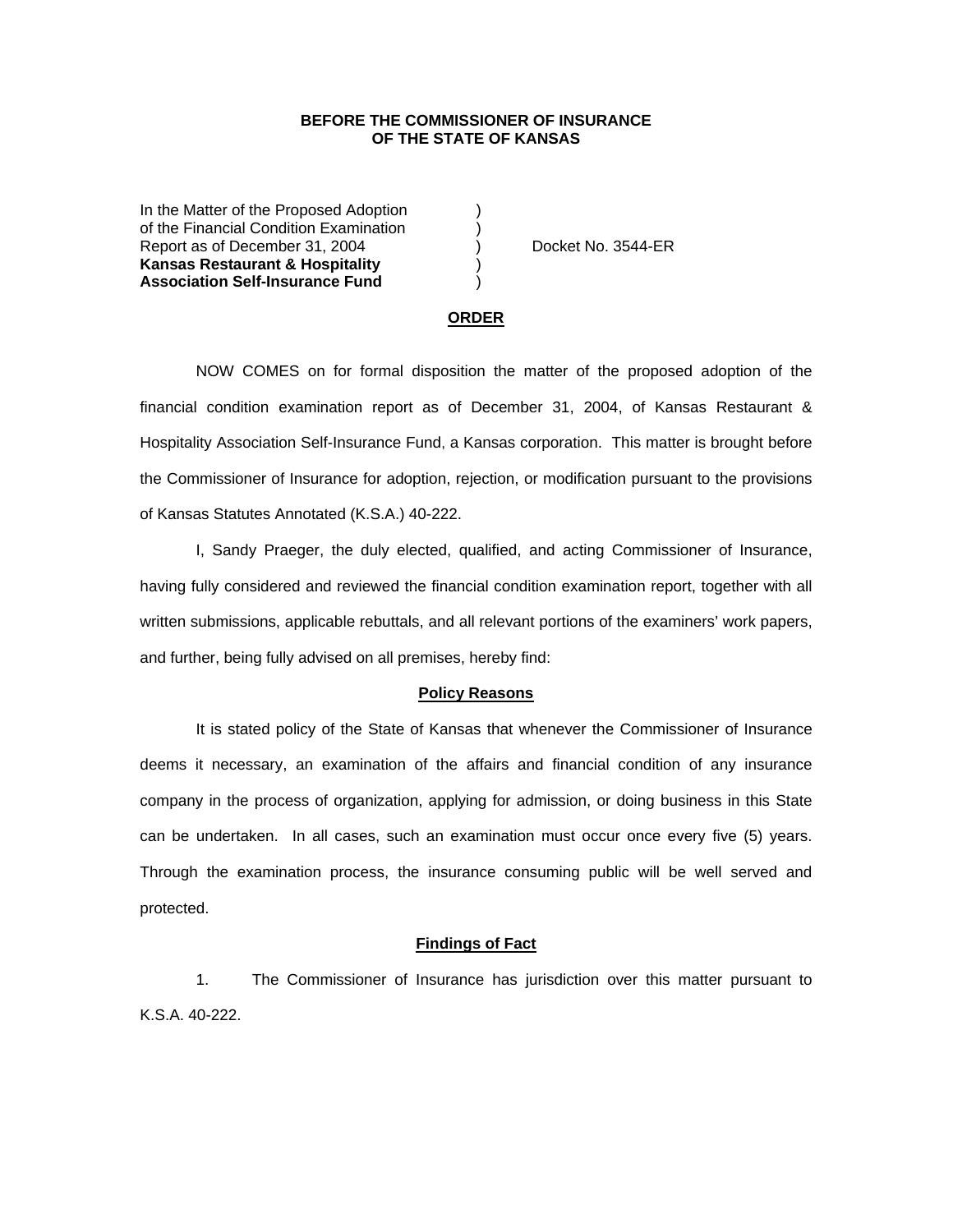2. An examination of Kansas Restaurant & Hospitality Association Self-Insurance Fund was undertaken by the Kansas Insurance Department and was completed on August 15, 2005.

 3. The examiner-in-charge tendered and filed with the Kansas Insurance Department a verified written report of the examination within thirty (30) days following completion of the examination, to wit; August 10, 2005.

 4. Following receipt of the verified report, the Kansas Insurance Department transmitted the report to Kansas Restaurant & Hospitality Association Self-Insurance Fund on August 17, 2005, with a duly executed notice advising the company of its opportunity to prepare and submit to the Kansas Insurance Department a written submission or rebuttal with respect to any and all matters contained in the report. Kansas Restaurant & Hospitality Association Self-Insurance Fund was further advised that any written submission or rebuttal needed to be filed with the Kansas Insurance Department no later than thirty (30) days after receipt of the verified report.

 5. Kansas Restaurant & Hospitality Association Self-Insurance Fund filed a written rebuttal of the verified report on September 8, 2005.

 6. Following receipt of the rebuttal from Kansas Restaurant & Hospitality Association Self-Insurance Fund the Kansas Insurance Department determined no changes to the report were in order. The Kansas Insurance Department transmitted a copy of the unchanged report to Kansas Restaurant & Hospitality Association Self-Insurance Fund on November 9, 2005, with a duly executed notice advising the company of its opportunity to prepare and submit to the Kansas Insurance Department a written submission or rebuttal with respect to any and all matters contained in the report. Kansas Restaurant & Hospitality Association Self-Insurance Fund was further advised that any written submission or rebuttal needed to be filed with the Kansas Insurance Department no later than ten (10) days after receipt of the verified report.

 7. Kansas Restaurant & Hospitality Association Self-Insurance Fund filed an additional written rebuttal concerning the same matter previously rebutted on November 18, 2005.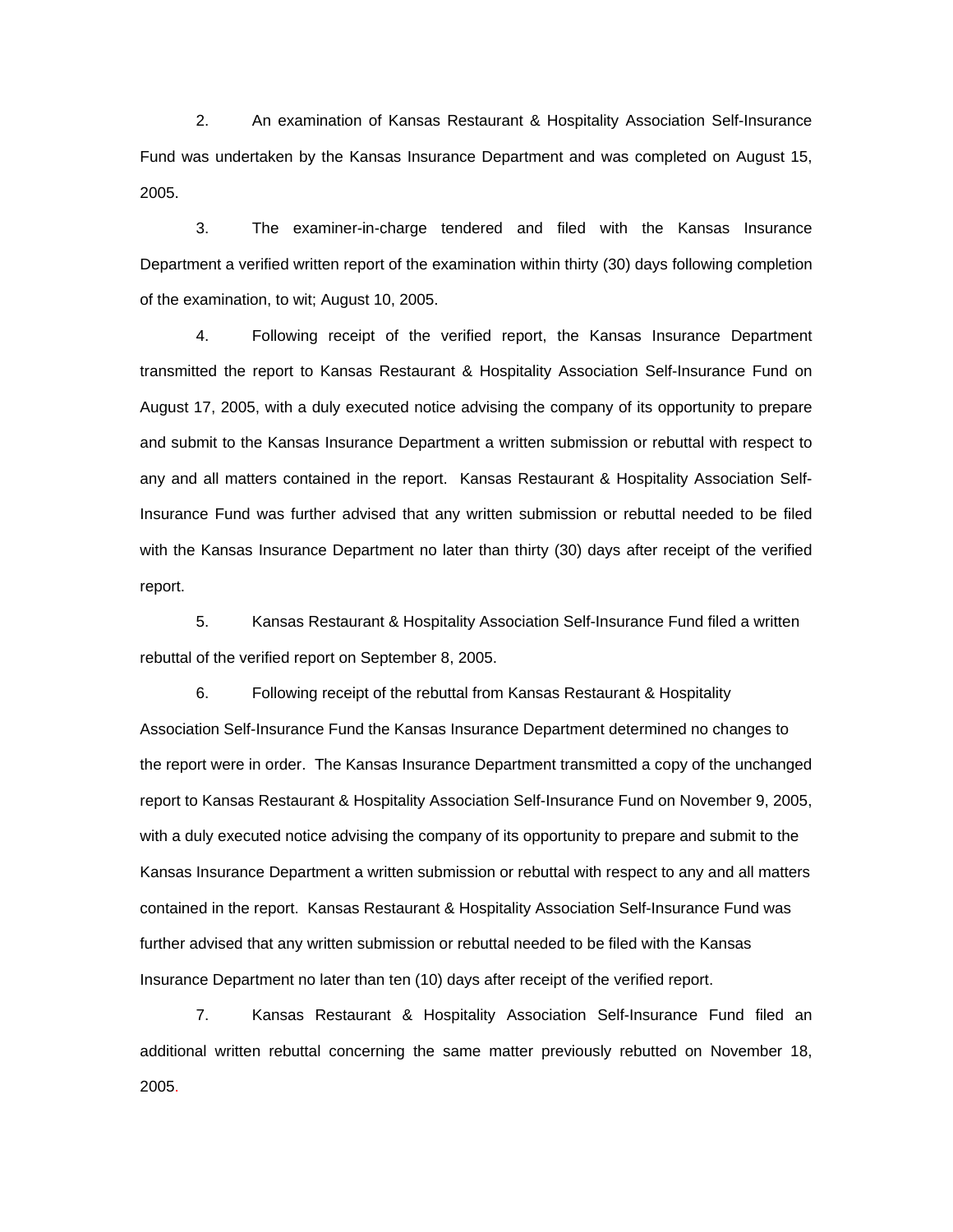8. Following receipt of the second rebuttal from Kansas Restaurant & Hospitality Association Self-Insurance Fund the Kansas Insurance Department determined no changes to the report were in order.

9. Within thirty (30) days of the end of the time period allowed for written submission or rebuttal, the Commissioner of Insurance fully reviewed the report, together with all written submissions and rebuttals provided by Kansas Restaurant & Hospitality Association Self-Insurance Fund. The Commissioner of Insurance further reviewed all relevant workpapers.

10. No other written submissions or rebuttals were submitted by Kansas Restaurant

& Hospitality Association Self-Insurance Fund.

# **Conclusion of Law**

11. K.S.A. 40-222(k)(2) provides:

"Within 30 days of the end of the period allowed for the receipt of written submissions or rebuttals, the commissioner shall fully consider and review the report, together with any written submissions or rebuttals and any relevant portions of the examiners workpapers and enter an order:

- (A) Adopting the examination report as filed or with modification or corrections. If the examination report reveals that the company is operating in violation of any law, regulation or prior order of the commissioner, the commissioner may order the company to take any action the commissioner considers necessary and appropriate to cure such violations; or
- (B) rejecting the examination report with directions to the examiners to reopen the examination for purposes of obtaining additional data, documentation or information, and refiling pursuant to subsection (k); or
- (C) call and conduct a fact-finding hearing in accordance with K.S.A. 40-281 and amendments thereto for purposes of obtaining additional documentation, data, information and testimony."
- 12. Based upon the Finding of Fact enumerated in paragraphs #1 through #10

above, the financial condition examination report as of December 31, 2004, of Kansas Restaurant

& Hospitality Association Self-Insurance Fund should be adopted.

# **IT IS THEREFORE, BY THE COMMISSIONER OF INSURANCE, ORDERED THAT:**

1. The financial condition examination report as of December 31, 2004, of Kansas

Restaurant & Hospitality Association Self-Insurance Fund, hereby is adopted.